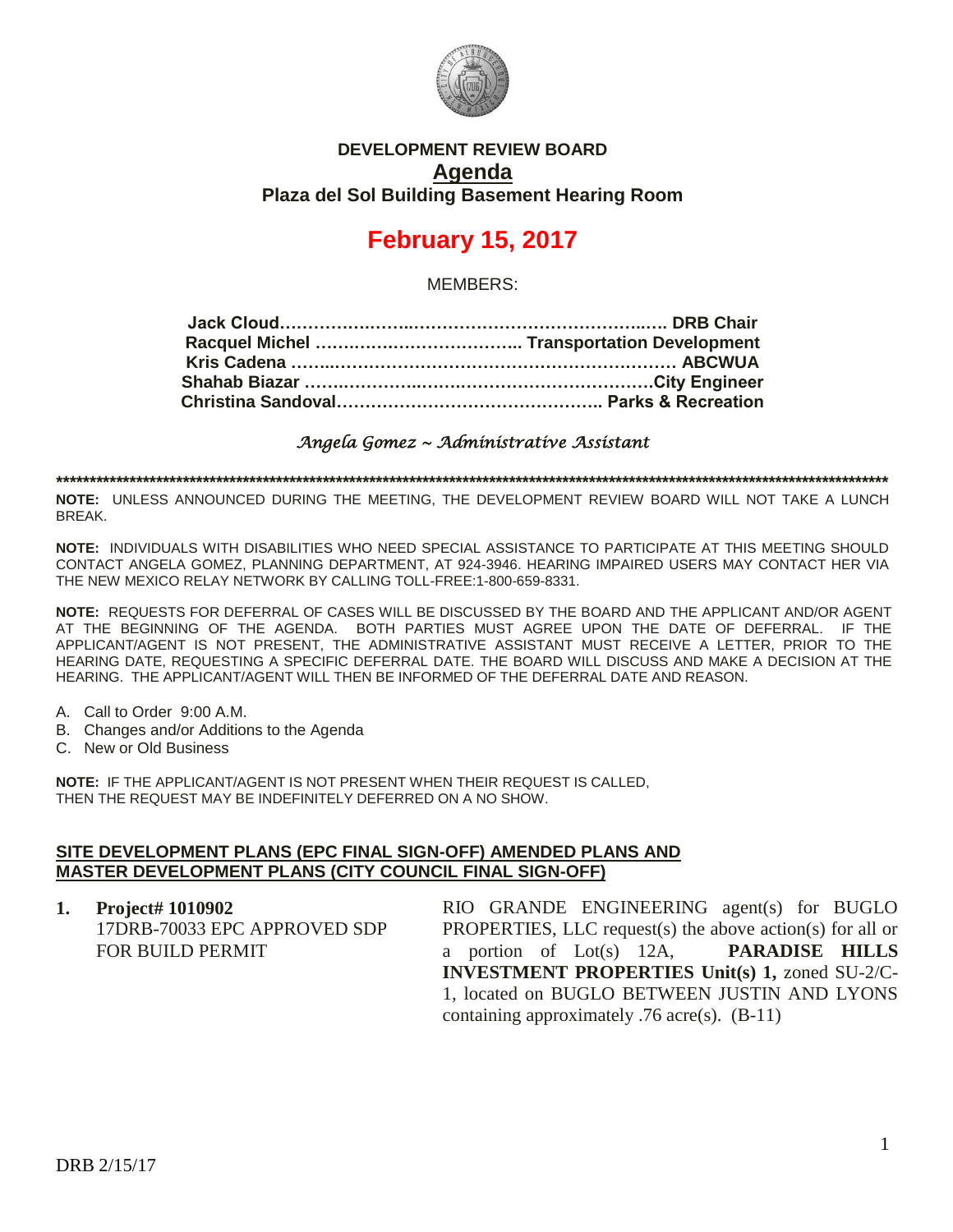### **CASES WHICH REQUIRE PUBLIC NOTIFICATION MAJOR SUBDIVISIONS, VACATIONS, SIA EXTENSIONS AND SITE DEVELOPMENT PLANS**

**2. Project# 1001523** 16DRB-70448 – SITE DEVELOPMENT PLAN FOR BUILDING PERMIT

JUNO ARCHITECTS agents for LADERA ENTERPRISES LLC request the referenced/ above action for Tract 1, Unit 2, **LADERA BUSINESS PARK** zoned SU-1/ LIGHT INDUSTRIAL, located on the north side of VISTA ORIENTE ST NW between UNSER BLVD NW and LA MORADA PL NW containing approximately 5 acres. (H-9, H-10) *[Deferred from 1/18/17]*

## **MINOR PLATS, FINAL (MAJOR) PLATS, AMENDED PLATS AND PLANS**

- **3. Project# 1002632** 17DRB-70026 EXT OF SIA FOR TEMP DEFR SDWK CONST
- **4. Project# 1005029** 17DRB-70029 MAJOR - FINAL PLAT APPROVAL
- **5. Project# 1002202** 17DRB-70027 MINOR - PRELIMINARY/ FINAL PLAT APPROVAL
- **6. Project# 1010999** 17DRB-70030 MINOR - PRELIMINARY/ FINAL PLAT APPROVAL
- **7. Project# 1011126** 17DRB-70034 MINOR - PRELIMINARY/ FINAL PLAT APPROVAL

TIERRA WEST LLC agent(s) for FLASH RESOURCES, LLC request(s) the above action(s) for all or a portion of Lot(s) 1-106, **BOULDERS PHASE III** zoned R-LT, located on UNSER BETWEEN PARADISE AND PASO DEL NORTE containing approximately 18.97 acre(s). (B-10 & 11)

ISAACSON AND ARFMAN PA agent(s) for PULTE HOMES request(s) the above action(s) for all or a portion of Tract(s) B OF BULK LAND PLAT OF TRACTS A, B & C, **STORMCLOUD SBD (TBKA STOMECLOUD UNIT 4A)** zoned SU-2/R-LT, located on TIERRA PINTADA WEST OF UNSER NW containing approximately 21.1682  $\text{acre}(s)$ . (H-9)

HUITT-ZOLLARS, INC. agent(s) for WINROCK PARTNERS, LLC request(s) the above action(s) for all or a portion of Lot(s) A-1-A-1-A-1-A, **WINROCK CENTER ADDITION** zoned SU-3, located on LOUISIANA BLVD NE BETWEEN I-40 AND INDIAN SCHOOL RD NE containing approximately 50.9483 acre(s). (J-19)

SURV-TEK INC agent(s) for SONNY AND LORRAINE OTERO request(s) the above action(s) for all or a portion of Tract(s) C-4-A, **SEVEN BAR RANCH** zoned SU-1, located on NM HWY 528 BETWEEN ELLISON DR NW AND COTTONWOOD DR NW containing approximately 1.99 acre(s). (A-14)

COMMUNITY SCIENCES CORP agent(s) for MARK E OWEN request(s) the above action(s) for all or a portion of Lot(s) 11 AND 12, Block(s) 9, **GRANADA HEIGHTS ADDITION** zoned R-1, located on CARLISLE SE BETWEEN LEAD SE AND COAL SE containing approximately .3098 acre(s). (K-16)